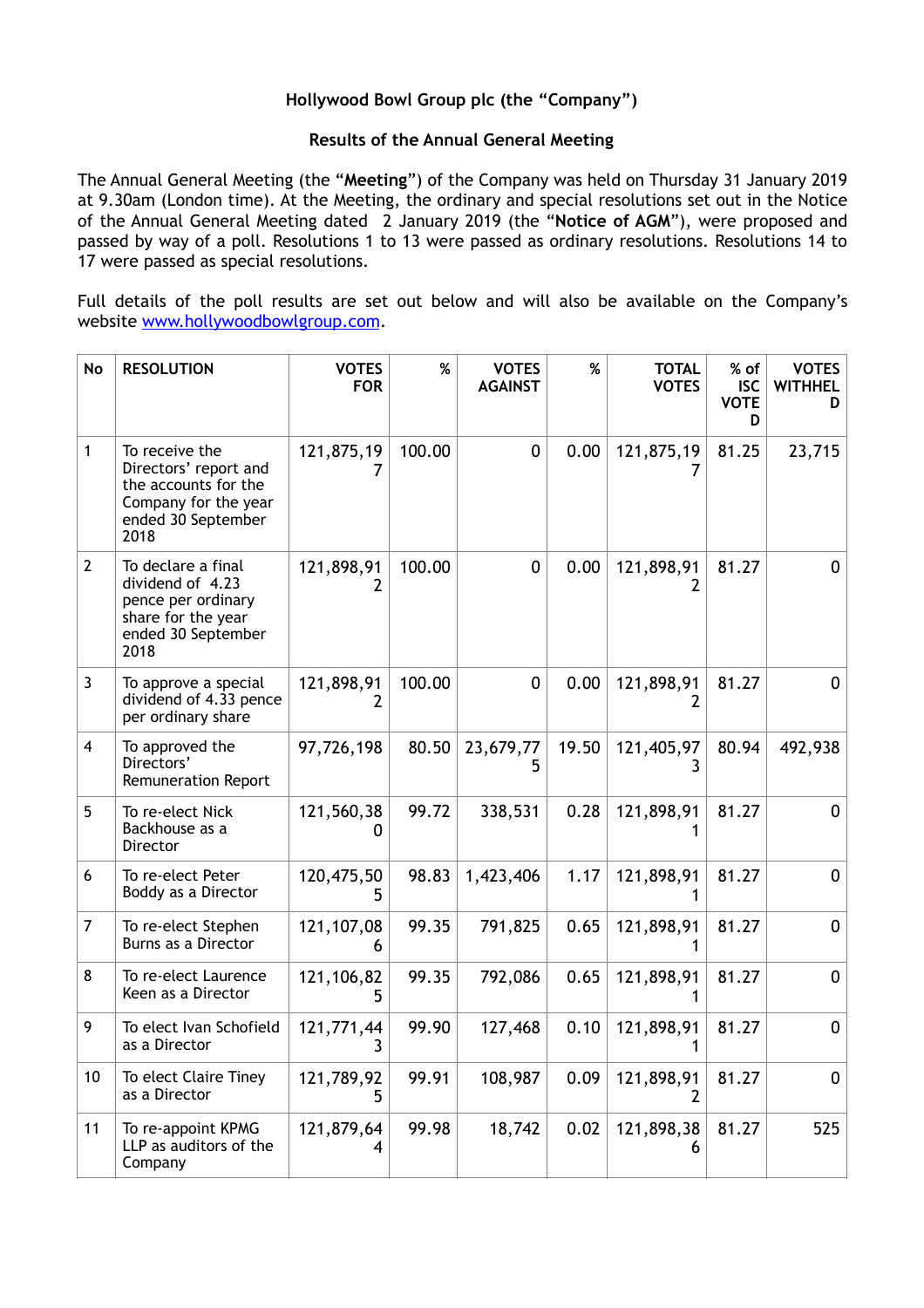| 12 | To authorise the Audit<br>Committee of the<br>Company to fix the<br>remuneration of the<br>auditors                                                        | 121,860,89   | 99.97 | 37,488    | 0.03 | 121,898,38 | 81.27 | 525          |
|----|------------------------------------------------------------------------------------------------------------------------------------------------------------|--------------|-------|-----------|------|------------|-------|--------------|
| 13 | To authorise the<br>Directors to allot<br>shares                                                                                                           | 117, 159, 93 | 96.11 | 4,738,978 | 3.89 | 121,898,91 | 81.27 | 0            |
| 14 | To authorise the<br>Directors to disapply<br>statutory pre-emption<br>rights in respect of 5%<br>of the Company's<br>issued share capital                  | 120,243,65   | 98.67 | 1,625,261 | 1.33 | 121,868,91 | 81.25 | 30,000       |
| 15 | To authorise the<br>Directors to disapply<br>statutory pre-emption<br>rights in respect of an<br>additional 5% of the<br>Company's issued<br>share capital | 120,224,64   | 98.65 | 1,643,742 | 1.35 | 121,868,38 | 81.25 | 30,525       |
| 16 | To authorise the<br>Company to buy back<br>shares                                                                                                          | 121,812,94   | 99.98 | 18,481    | 0.02 | 121,831,42 | 81.22 | 67,488       |
| 17 | To authorise the<br>Directors to call a<br>general meeting other<br>than an annual general<br>meeting on not less<br>than 14 clear days'<br>notice         | 116,422,24   | 95.51 | 5,476,671 | 4.49 | 121,898,91 | 81.27 | <sup>0</sup> |

Notes:

- 1. Any proxy arrangement which gave discretion to the Chairman has been included in the "for" totals.
- 2. A "Vote withheld" is not a vote in law and is not counted in the calculation of the percentage of shares voted "For" or "Against" any resolution.
- 3. The number of shares in issue at 6:00 p.m. on 29 January 2019 was 150,000,000.The Company does not hold any shares in treasury.

In accordance with Listing Rule 9.6.2, copies of resolutions passed at the Meeting concerning items other than ordinary business will shortly be available for inspection on the National Storage Mechanism which can be accessed at [www.hemscott.com/nsm.do](http://www.hemscott.com/nsm.do)

**Enquiries:** 

**Hollywood Bowl Group**  Steve Burns, Chief Executive Officer Laurence Keen, Chief Financial Officer Mat Hart, Chief Marketing & Technology Officer via Tulchan **Communications**